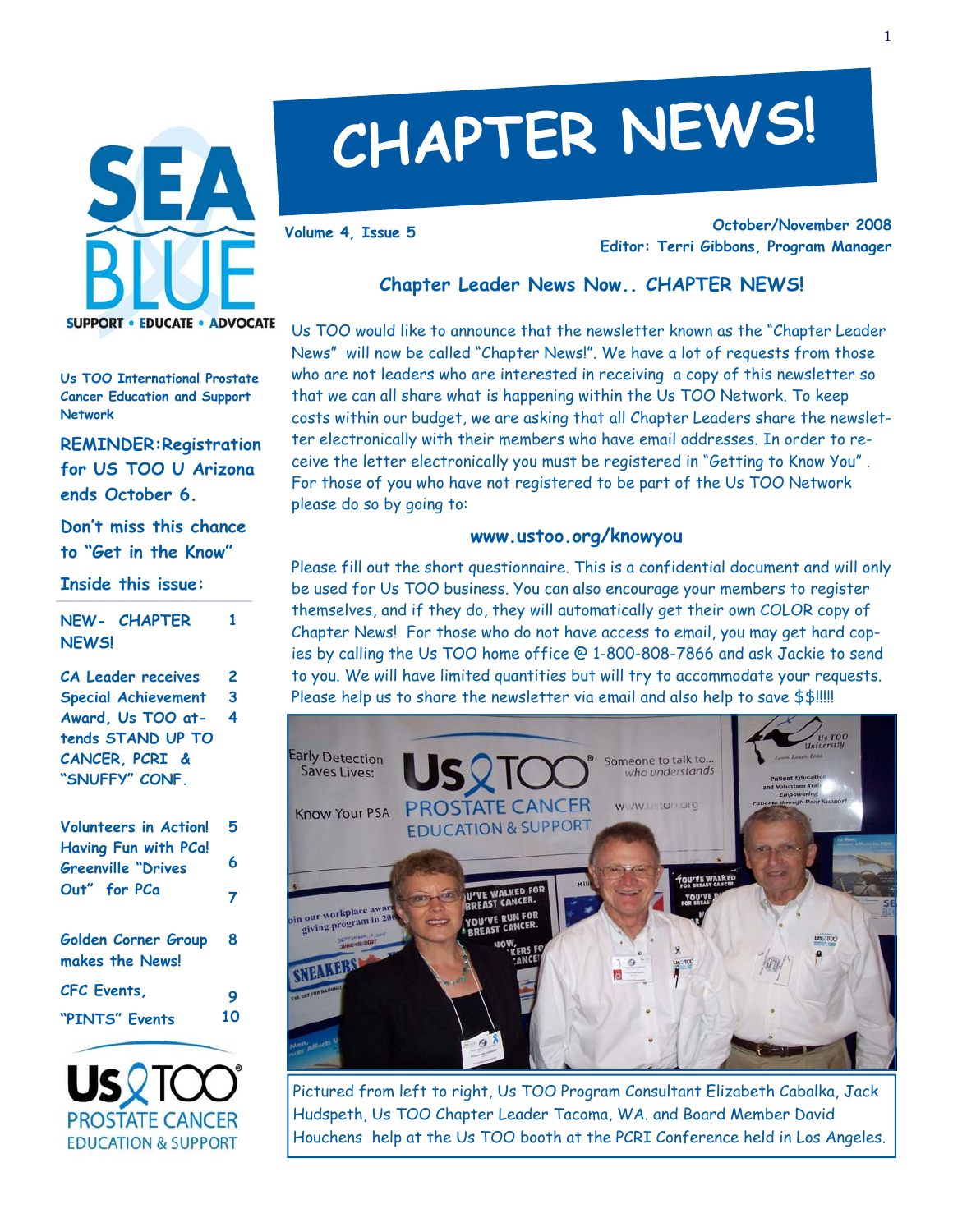# **Chapter Leader from California receives Special Achievement Award!**

On August 21<sup>st</sup>, at the Us TOO Prostate Cancer Support Group meeting at UC Davis Medical Center, attended by 130 members and guests, Beverly Nicholson was presented a Special Achievement Award for her 15 years of service as the support group facilitator.

Beverly Nicholson, RN, CNS, AOCN, MSN is the facilitator of the prostate cancer support group that alternates their monthly meetings between the Mercy San Juan Medical Center in Carmichael, CA and the U.C. Davis Cancer Center in Sacramento, CA

Dr. de Vere White, Director of the U.C. Davis Cancer Center, presented the award, which stated, "In appreciation for your 15 years of devoted leadership with the Prostate Cancer Support Groups in the Greater Sacramento Area. On behalf of all the Prostate Cancer Patients, Survivors, and their Families, whom you have counseled and inspired, thank you."

The achievement award was the brainchild of Bill Doss, Us TOO support group member and a prostate cancer awareness crusader himself. Doss had gone to great lengths to make the arrangements while keeping Bev completely in the dark. Bill contacted Terri Gibbons from the Us TOO home office last month to ask for her assistance to help keep this a "secret" from Bev!

Beverly started her first prostate cancer support group in Sacramento on November 11, 1992 with four attendees. The next month she had ten attendees. In the months and years that followed, she witnessed the enthusiasm and membership of her support group continue to grow. During the past 15 years, the list of attendees has grown to where she currently has an active roster of over 300 people. Of all of her endeavors, her prostate cancer support group is one of her first loves, to which she has devoted countless hours of her time and talent. In recognition of her many years of leadership and dedication to this group, she is truly worthy of this Special Achievement Award.



Beverly was all "smiles", surprised and honored that 130 members and guests attended the meeting to help celebrate her award!



From left to right Us TOO Support Group cofacilitators Andy Reshke and Bill Doss, founder and leader Beverly Nicholson, and Dr. de Vere White, Director, U.C, Davis Cancer Center. Special thanks to Bill Doss for sharing this special news!



**Deadline to register for Us TOO University is October 6!** Please go to the Us TOO website to register online at www.ustoo.org. Click on the Us TOO University logo (pictured here) OR: Contact Terri Gibbons asap at terri@ustoo.org or 1-800-808-7866 and she will email you a registration form or register you over the phone! Space is still available for Chapter Leaders and facilitators.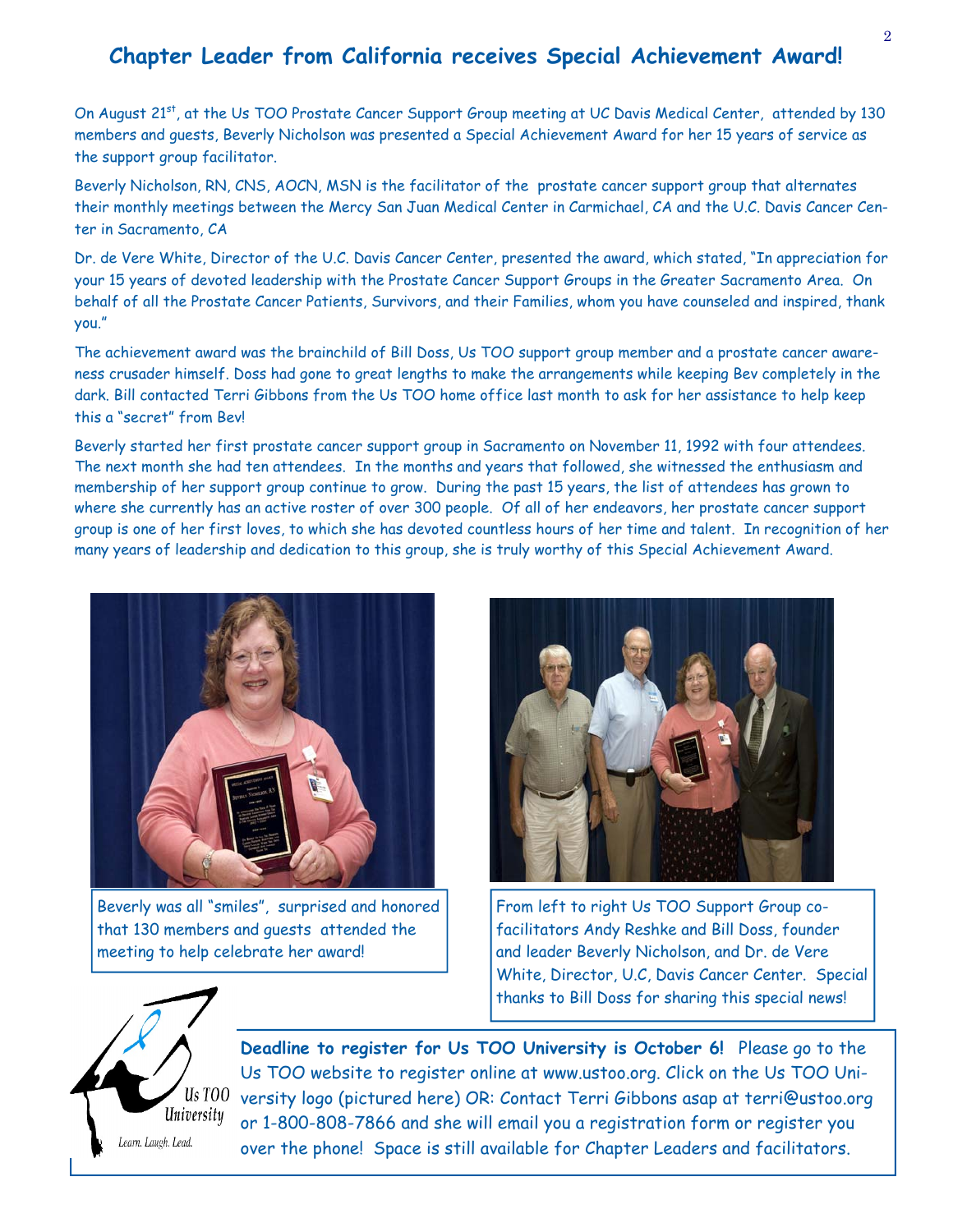# **Us TOO Stands Up to Cancer and offers support at PCRI**

Los Angeles was buzzing with cancer awareness during early September – and Us TOO was well represented in the buzz.

Tom Kirk, president and CEO of Us TOO, along with Gene Wheeler MUP Program Director, attended the nationwide telethon, Stand Up to Cancer (SU2C), simultaneously broadcast on all three major television networks Friday, September  $5^{th}$ . Hollywood stars lent their time and energy to raising millions of dollars and awareness for cancer research and support.

In addition, Us TOO provided support groups once again during the PCRI (Prostate Cancer Research Institute) conference in L.A. September 6-7<sup>th</sup>. Each day of the conference, Us TOO hosted three support groups for conference attendees:

- a general support group, hosted by Jack Hudspeth from Washington, and Stan Rosenfeld, from San Francisco
- advanced disease or rising PSA group, hosted by Chuck Mack (KS) and Ralph Valle (AZ)
- a group for companions and family members (hosted by Elizabeth Cabalka.)

In the midst of many technical sessions by some of the country's finest prostate cancer specialists, Us TOO support groups provided a safe oasis for conference attendees to share, learn and connect.

One highlight of the PCRI conference was the presentation of the first three Harry Pinchot Awards, honoring three individuals who have gone above and beyond time and again, to provide exceptional support to those facing prostate cancer. Two of the three honorees are extraordinarily knowledgeable and giving individuals and Us TOO chapter leaders:

- Bill Blair, eleven year survivor (thriver!) and co-leader of the Mets Mavericks Us TOO support group Chicago.
- Ralph Valle, also a long time survivor and leader of the Us TOO support group at St. Joseph's Hospital and Medical Center in Phoenix.

Congratulations to Bill and Ralph for receiving this well-deserved honor, and special thanks for all you do. Both of you have touched countless lives.

All in all, it was a great weekend for cancer awareness and hope in Los Angeles.



Tom Kirk President/CEO of Us TOO pictured on the right presented Ralph Valle (left) with the Harry Pinchot Award. A special thanks goes out to Chuck Maack, Stan Rosenfeld, Jack Hudspeth, Ralph Valle and Elizabeth Cabalka for hosting the Us TOO Support Group sessions.



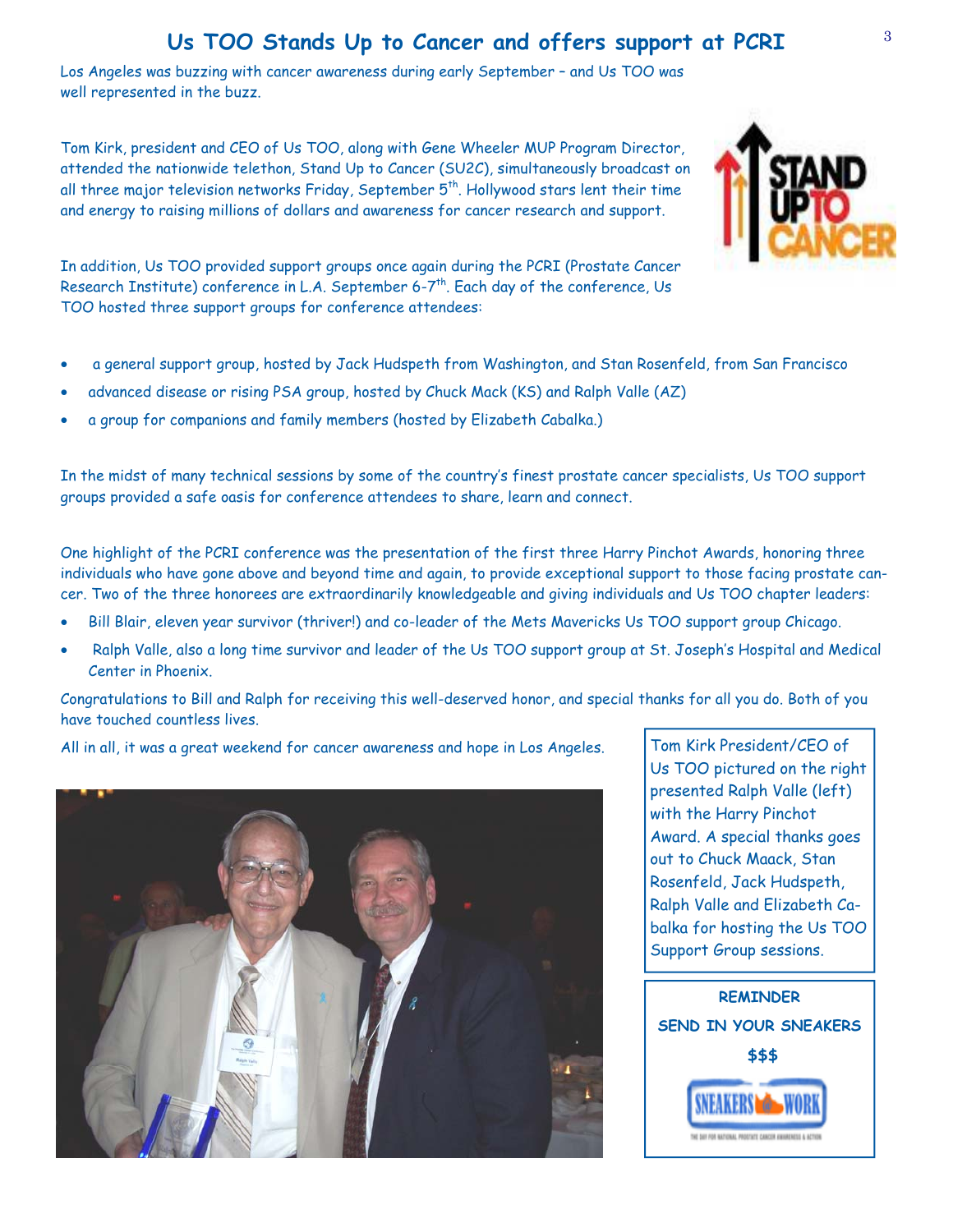# <sup>4</sup>**The Us TOO Prostate Cancer Lancaster Community Network Conference**

### **Featuring Dr. "Snuffy" Myers, M.D. is A HUGE Success!**

On Saturday, September 13, 2008 Charles "Snuffy" Myers, M.D. pictured on the right, internationally recognized medical oncologist presented to 230 patients, families, physicians, and healthcare workers from the surrounding area. The name of the presentation was:

#### "NEW RESEARCH IS RADICALLY CHANGING THE TREATMENT OF PROSTATE CANCER"

Additional topics included, Treating Recurrent Prostate Cancer, The Healing Power of Nutrition for Cancer, and Preventing the Progression of Cancer to name a few.

A very special heartfelt thanks goes out to the Us TOO Lancaster, PA Chapter and their Executive Committee Grant Brown, Jan and Susan Gerhart, Ben and Pat Hoffman, John Mullineaux, Bill Puffenberger, Tom and Judi Sumoski, Ron and Carol Wardell, John Guetter, Barbara Landis, and Curtis Sanks for their limitless hours of work to make this event a success!



Dr. Snuffy Myers, M.D. (above) presents to a room packed full of 230 attendees! (see below)





A special "Prostate Cancer Friendly" luncheon was served at the home of Tom and Judi Sumoski afterwards. Fresh vegetables from their "organic" garden and deserts made with olive oils, egg whites and whole wheat flour were part of the delicious healthy menu! Dr.'s Snuffy and Rose Myers enjoy their lunch, truly appreciating the health conscious choices that were selected!

A special Benediction from the Lancaster Group :

**I place my hand in yours and together we can do what I cannot do alone.**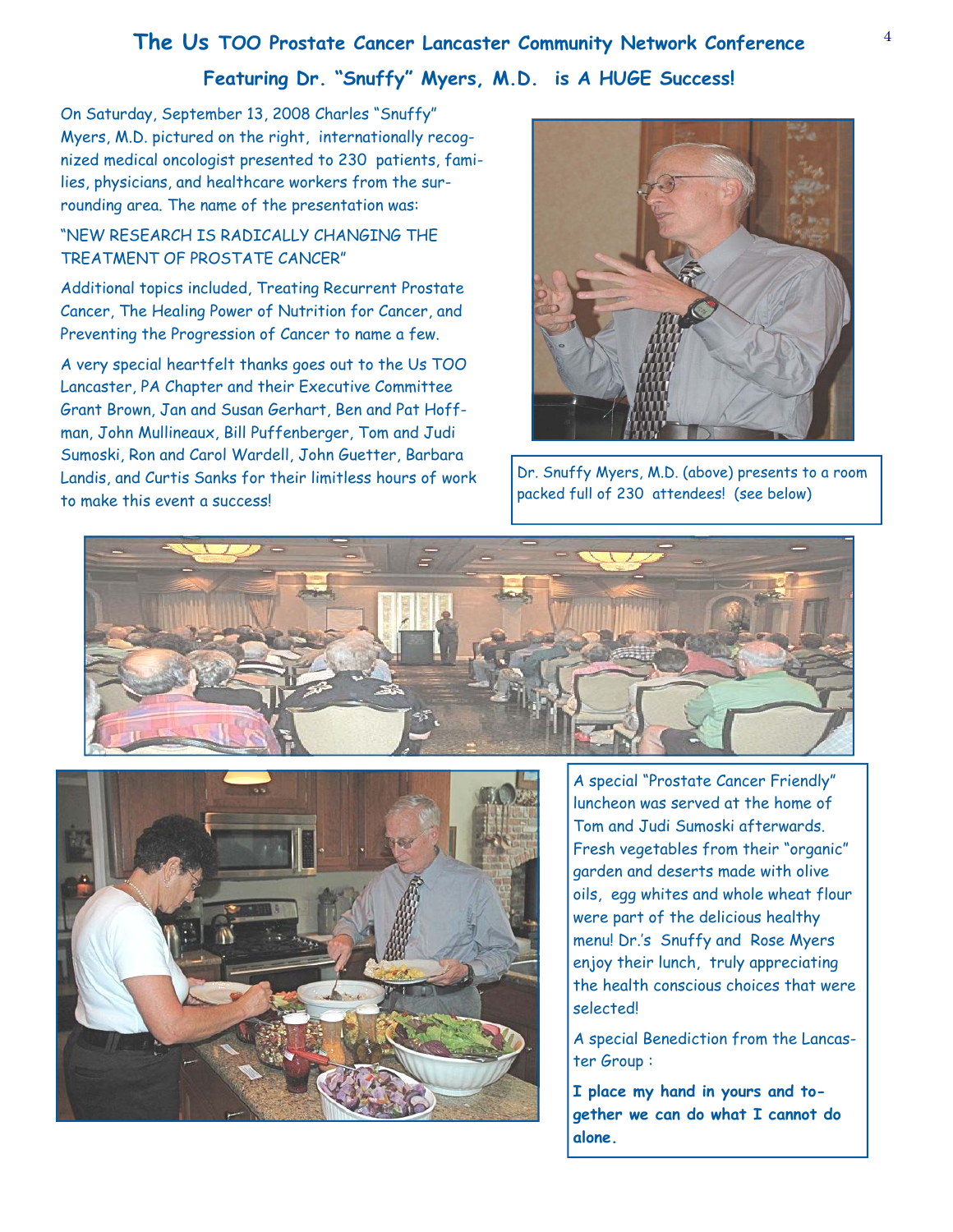# **Us TOO Volunteers In Action For Prostate Cancer Awareness Month!**



Pictured from left to right are Dr. Bob Cline, Facilitator, Dan Kassick, Co-Facilitator, and Pete Carville, Chair of Health Fairs Committee from the Us TOO Lee County Sanford, North Carolina Group. The men had a booth at a Free Screening event that was held in Lee County and 128 men were tested.

Thanks Dr. Cline for sharing!



George Finch from the Us TOO Austin Texas chapter mans the Us TOO table and spreads the news about prostate cancer awareness at an event for "Bat for the Cure" Round Rock Express semi-pro baseball team on September 17 . Thanks George, and Mike Jones, we can always count on you to help out at an event!



Us TOO Lake Superior Minnesota chapter members had an Us TOO booth at the Relay for Life Event held in Carlton County Minnesota in August. The guys pitched in and helped set up tents, hauled water, manned shuttle golf carts, hauled luminary bags and sand, help serve dinner and assisted with clean-up. As thanks for their help, they got lots of offers to help with the Spaghetti Dinner they held for their chapter in September for Prostate Cancer Awareness Month.

Pictured from left to right are Dwayne Hagen, Mike Sullivan , and Ken Cerny, all from Us TOO Lake Superior Chapter. Next newsletter we will share pictures from their very successful Spaghetti Dinner!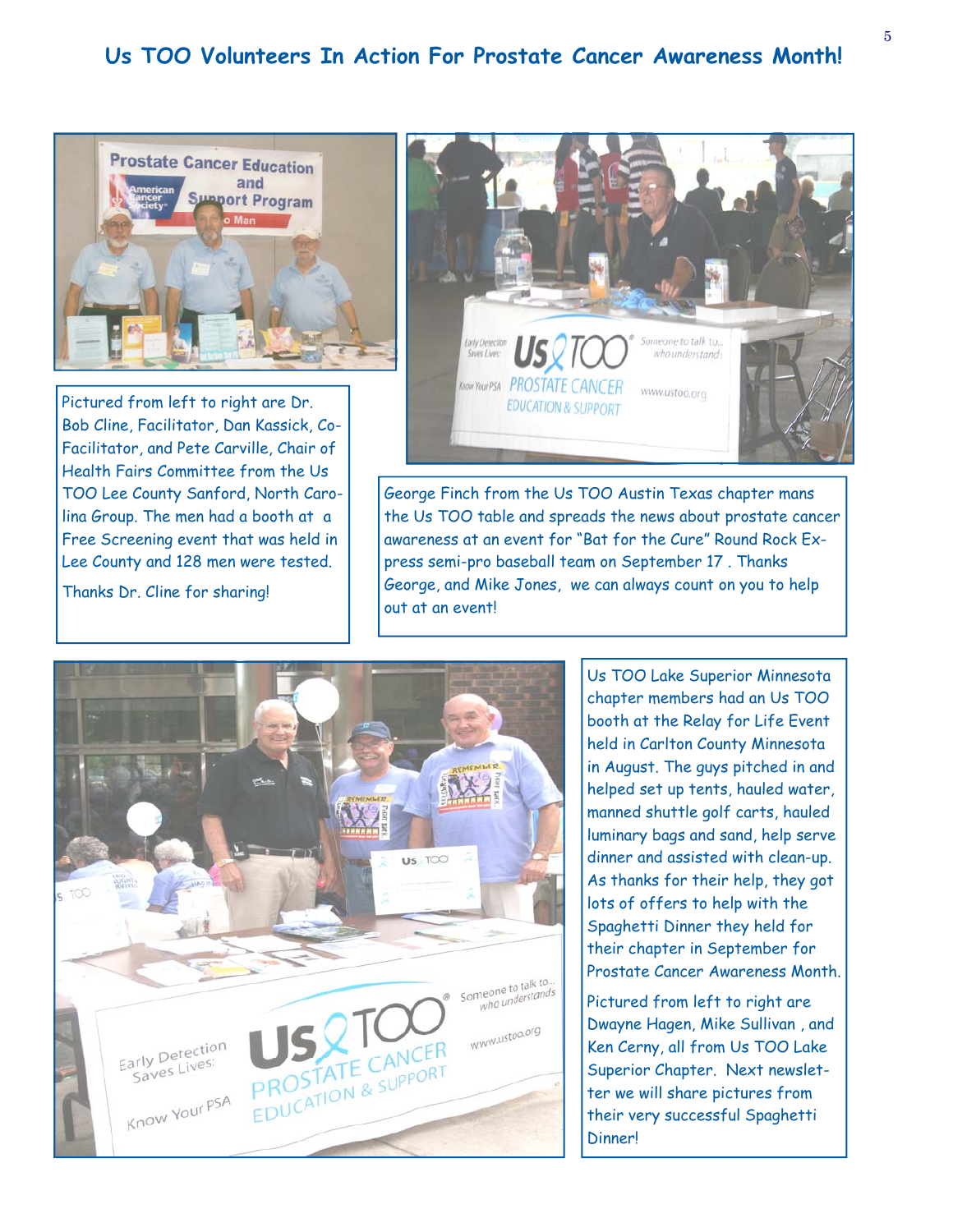## <sup>6</sup>**Sometimes you gotta have fun!**



Dr. Bill Stevens (pictured on the far left single photo) from the Us TOO Fairfield County group in Lancaster, Ohio introduces us to "Peety" the prostate! Peety is a model of a prostate/bladder that the men from their support group use at their booth at different health fairs and events to help men and women understand what a prostate actually is. They tell women that if they rub "Peety" they will NEVER get prostate cancer! Peety is also given to an "unknown" member of the group every month to display as they desire in the hopes that people will inquire about it and start a conversation about prostate cancer. It gives them the chance to spread the news about prostate cancer awareness and the need for early detection. The "Gang" on the right from Fairfield County.



Melinda Hudson, Community Out Reach Coordinator from Greenville Hospital System (above left) and Us TOO Chapter Leader Johnny Payne (above right) , along with assistant leader Bob Milks (far right) "DRIVE OUT" prostate cancer!

The Greenville, South Carolina Chapter of Us TOO International sponsored Free Prostate Cancer screening on Sept. 20 utilizing the National Prostate Cancer Coalition mobile screening unit. This event was part of local radio station WJMZ Tom Joyner's "Take a Loved One to the Doctor Day" held at Haywood Mall in Greenville. The theme for the event was "DRIVE OUT PROSTATE CANCER" 170 men were screened that day. Other partners included the Greenville Hospital System, ACS, Michelin Tire Corp., The Greenville Drive Baseball Team, and the South Carolina Cancer Alliance. The Us TOO Greenville Chapter continues to

educate and spread awareness on an ongoing basis. Thus far this year the Greenville Chapter has supported free screening with St. Francis Bon Secours Hospital in Greenville and the Gibbs Cancer Center in Spartanburg. These efforts have resulted in almost 1000 men screened so far this year. WAY TO GO TEAM!

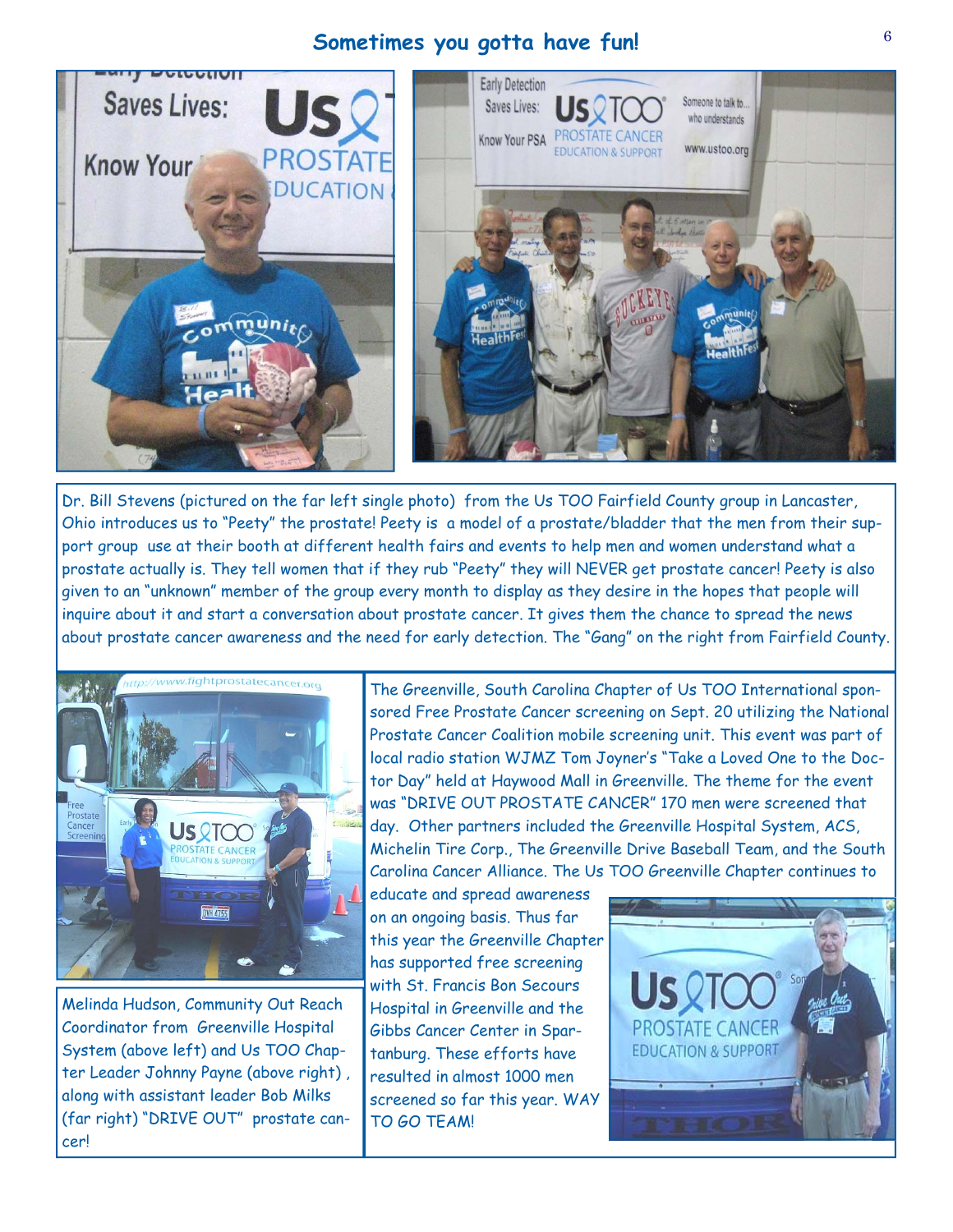

# **Wanna reach out to him? Don't forget her....** <sup>7</sup>

A 2006 survey indicated that in most American households, the majority of the health care and wellness related decisions are directed by the women of the house. Scheduling doctor appointments, information gathering, encouraging prevention, making the majority of the food purchases, arranging for medications and encouraging adherence to prescribed regimens – these tasks generally fall to **her.**

As a result, Us TOO recognizes the vitally important role spouses, partners, companions and family members play in the overall well being and longevity of prostate cancer patients. Most importantly, we know that caregivers need care too. While the patient experiences cancer in their body, those closest to the patient have an experience of prostate cancer that is very real.

Increasingly, chapters are targeting their outreach to women in hopes of reaching men about prostate cancer screening, as well as getting the word out about their local chapter and other Us TOO resources for those who may be "going it alone" but quietly wanting support.

One way of reaching out uses the local paper as its primary communication tool. A simple letter to the editor, called "Get His Number," can educate women about PSA/DRE, and encourage her to get her spouse, brother, dad, son or uncle tested. A link to the Us TOO website can direct readers to companion and family information, tools and support.

By acknowledging, empowering and supporting companions, partners, spouses and family members of men with prostate cancer, we can make a significant impact in the lives of men.

~ From the Us TOO's Circles of Love Companion and Family Advisory Panel

# **WHAT is this man doing?**

Jim Shay, a member of the Marin, California Us TOO support group is one of several members who was recently seeded with permanent radioactive seeds. The seeds are permanent, but fortunately the radiation is not. Each of the various radioactive isotopes that is used has a different rate at which it decays. Several members of the support group are checking themselves with a geiger counter that one of the members brings to the meetings. Jim was seeded with Cesium 131 which has a half life of 9.7 days. Other men are measuring their decay rates of the more commonly used iodine 125 or palladium 103. Not unexpectedly, the rate of decays being measured are just what they are supposed to be. At the meeting just after Jim was seeded, the geiger counter was clicking away so fast that several of the men jumped back!



Stan Rosenfeld, facilitator Us TOO Marin, CA

.

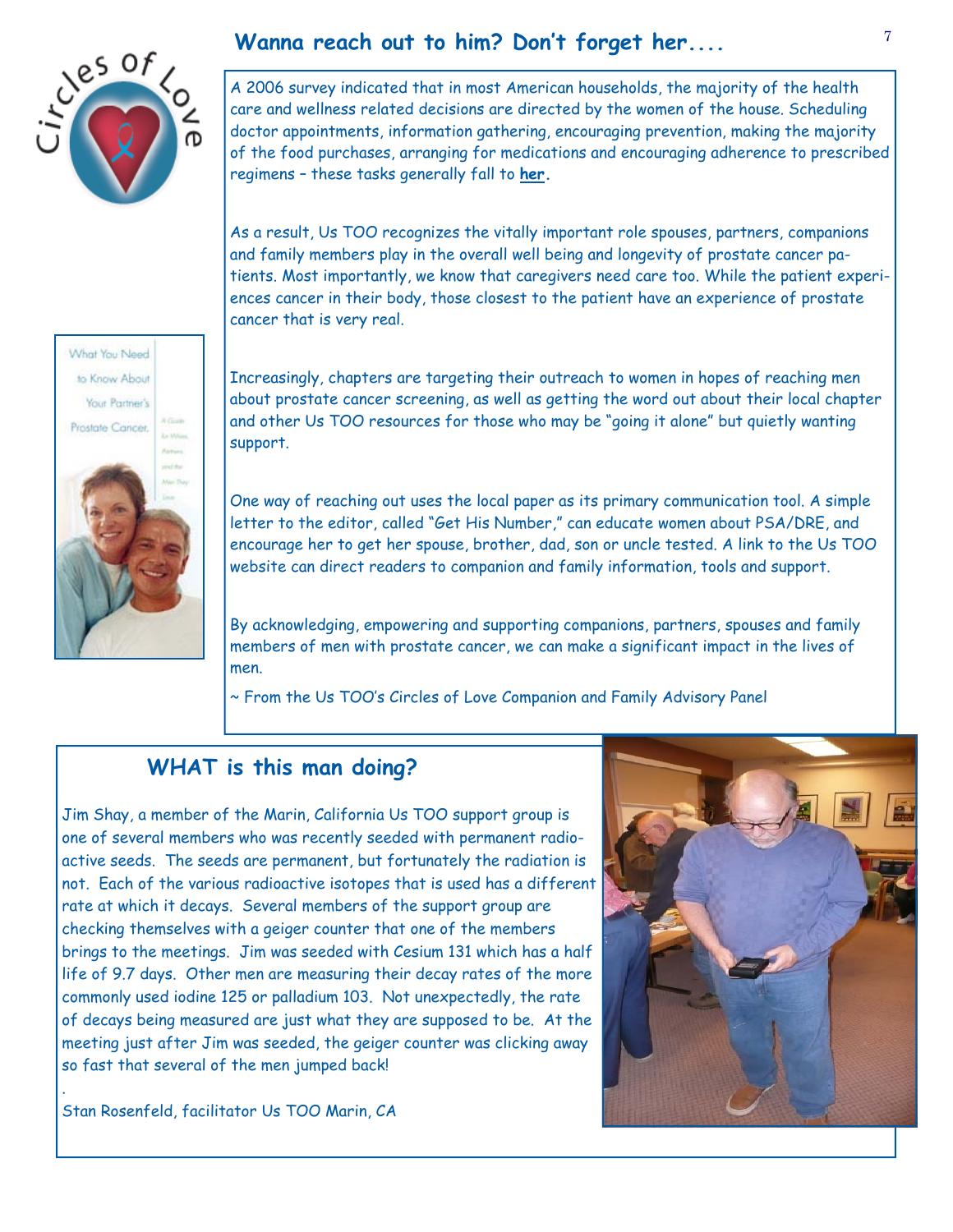# **Us TOO Golden Corner Prostate Cancer Support Group in Seneca, South Carolina shares their "Three-Component Plan"**

#### A Killer escaping the spotlight– By Matt Wake

#### (Excerpts taken from The Seneca Daily Journal, September 17, 2008)

Maybe its avoidance, "it can't happen to me" insulation or just lack of knowledge . The fact that prostate cancer is the second leading killer of American men is, for now, doomed to obscurity.

The Us TOO Golden Corner Prostate Cancer Support Group is hoping to increase awareness of the disease and assist those diagnosed. The groups' chairman, Craig Monson, knows the impact such an effort can have. A few years ago, Monson sought out a prostate cancer support group after learning one of his friends was afflicted.

After the group advocated doctor examinations, Monson went in for a check-up. The Seneca resident was then told he also had prostate cancer.

"Looking back at the experience, meeting that small group helped save and prolong my life" Monson said, "Us TOO (an international prostate cancer education and support organization) showed me by virtue of meeting people who were survivors face-to-face that a cure was possible. It was extremely encouraging."

After connecting with a Keowee Key-based chapter of Us TOO, Monson wanted to expand the reach. After being re-christened to reflect a Golden Corner reach, the group's rank grew to around 30– pulling members from Seneca, Salem, Walhalla, Westminster, Clemson, Central and Pendleton. Affiliates range in age from mid–50s to mid–80s and have been cancer survivors anywhere from three months to over 15 years.



Nancy & Craig Monson of Seneca, South Carolina

The Golden Corner group has set out a three-component plan. The first module is dedicated to broadcasting the severity of prostate cancer and importance of regular testing for men 40 and over. A second module focuses on helping prostate cancer patients deal with the emotional load and sift through the myriad of treatments available for the disease.

For example, Monson elected to go with a combination of conformal and intensity modulated radiation and brachytherapy. (radioactive seed implants). After being diagnosed, he spent a considerable amount of time researching treatment options. Monson scanned the internet, read pamphlets and called an oncologist friend, who as it turns out, had been diagnosed.

His wife, Nancy Monson, helped him pour through the information.

"When I got literature or a DVD or something related, she would watch or read them with me, said Monson. "We'd talk back and forth about what we learned"

The extensive research resulted in Monson being "intellectually relived" with his treatment choice. Now 77, he's been cancer-free for three years.

The third component of the Golden Corner manifesto espouses regular check-ups following treatment. For example "Steve" a 71 year old group member followed up brachytherapy with 35 external radioactive treatments. "I liked that precautionary aspect" said Steve. The treatment center his friend recommended had performed the procedure approximately 10,000 times. The facility's expertise helped further ease Steve's mind.

Panic is understandable anytime one's name is mentioned in the same sentence with the word "cancer." Steve advised anyone diagnosed with prostate cancer to keep calm.

When Monson discusses the support group with potential collaborators, their reactions tend to be ardent.

"Whether it's someone in radio, newspapers or community leaders, I've been told very clearly, 'Boy, do we really need something like this."'

For more information on Us TOO Golden Corner Prostate Cancer Support Group, call (864)944-1253 or email @

prostateinfo@earthlink.net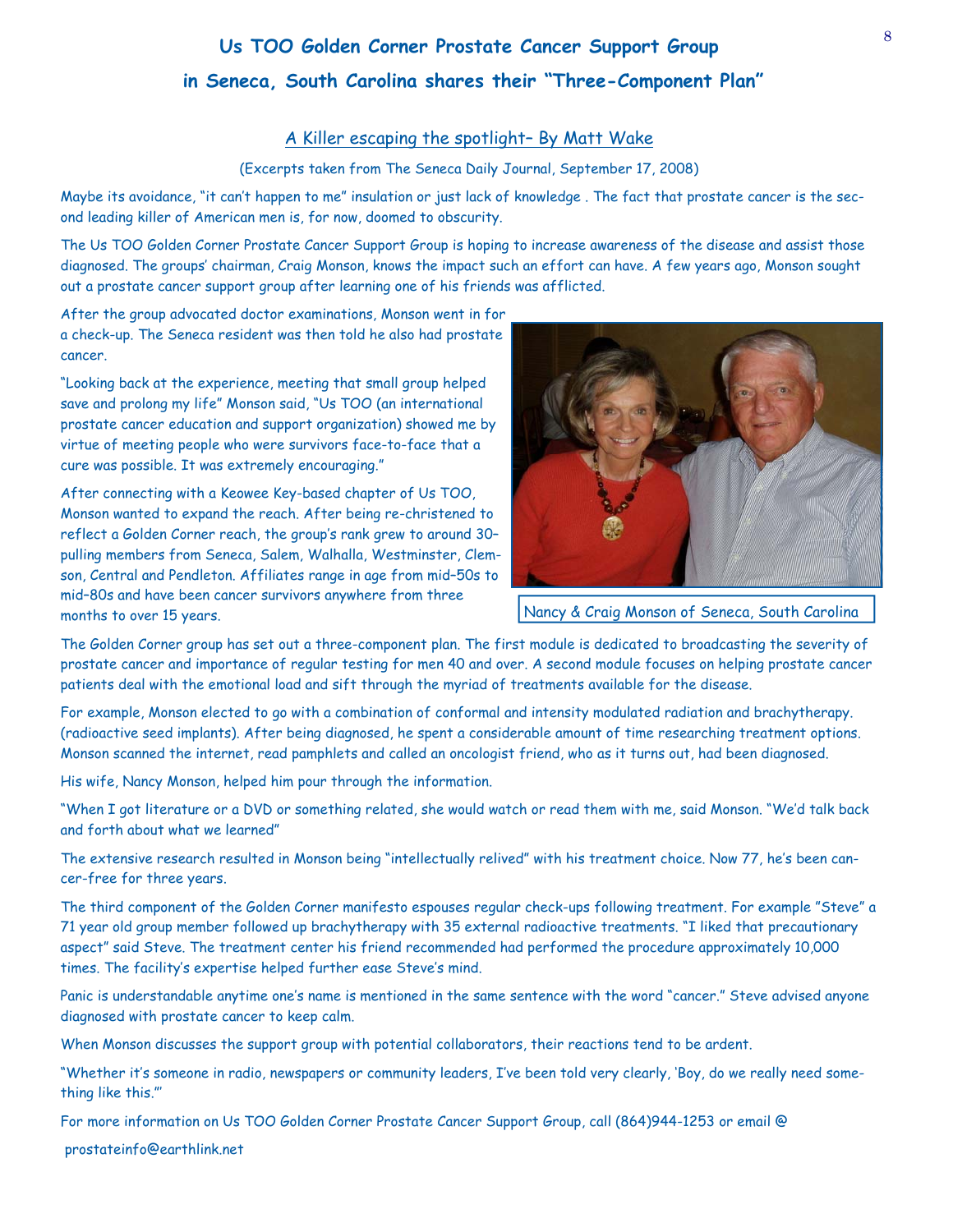# **Combined Federal Campaign Events (CFC) are taking place all over the U.S. Us TOO is there, thanks to all of YOU!**

The purpose of these events are to present Us TOO International to the Government Agencies' personnel, promote the CFC and provide educational/informational material on prostate cancer. Many of you have already volunteered or are planning on volunteering to attend one of these events. We want to thank you, and appreciate the time and effort you take out of your personal day to help spread the news about the importance of prostate cancer awareness.

Here is a summary of one event from William E. Bright, from Alexandria, Virginia:

The Virginia event was held on September 18, 2008 from 9 am -1:30 pm at Quantico Marine Base on Barnett Field. Organizers estimated that 350-400 civilian and military personnel attended.

Fred Gersh Us TOO chapter leader, INOVA Alexandria Hospital, Virginia and Us TOO Coordinator for Northern Virginia Maryland and the District of Columbia., and William Bright who attends the Us TOO Chapter at INOVA Alexandria Hospital, the Inova Fairfax Hospital Group and the Virginia Hospital Center in Arlington VA., attended to represent Us TOO International.

The event was held outside on a parade ground and the day was spectacularly sunny with mild breezes. There were 50 charities present under five tents, all seeking to be designated by the personnel as recipients of their CFC donations. Incentives for the base personnel to attend included free lunch, athletic competitions including a 5K run and assorted physical exercises, and raffles. A further incentive was a support helicopter from the President's fleet landed on the field and was available for tours throughout the event. The charity representatives were provided lunch and bottled water was available throughout the day.

Over 150 people stopped at the Us TOO table, received printed materials and talked. One-hundred-eleven US Too ball points were distributed. It is noted that the Base Commander and the Base Executive Officer attended and I had extended conversations with each one of them. Various materials, most from Us TOO that included disease descriptive, prevention, and treatment materials were distributed. Us TOO HQ provided adequate materials and an Us TOO banner that I draped on the table front. Inquiries about speakers came from the Community Services Coordinator Quantico, and from the Base Health Clinic education coordinator. There will be follow-up on these contacts. The event was well planned and was very charity representative friendly. The attendance was large and engaged and most fit in our target audience.

This is the best organized and attended CFC kick-off event in which I participated. Because of the large numbers of persons in attendance and their high interest I recommend that this CFC event be a very high priority for Us TOO. It was a pleasure doing this event. Good luck to all in upcoming events.



From left to right, William "Bill" Bright and Fred Gersh enjoy a beautiful day at the CFC event on Quantico Marine Base, at Barnett Field in Virginia.

#### "**Special thanks" to these folks for representing Us TOO International at other CFC Events**

Jack Hudspeth, Washington Joe Nai, New Mexico Bill Palos , Iowa-Illinois Floyd Harding, Iowa-Illinois Jim Kiefert, Washington Us TOO CFC# 11614